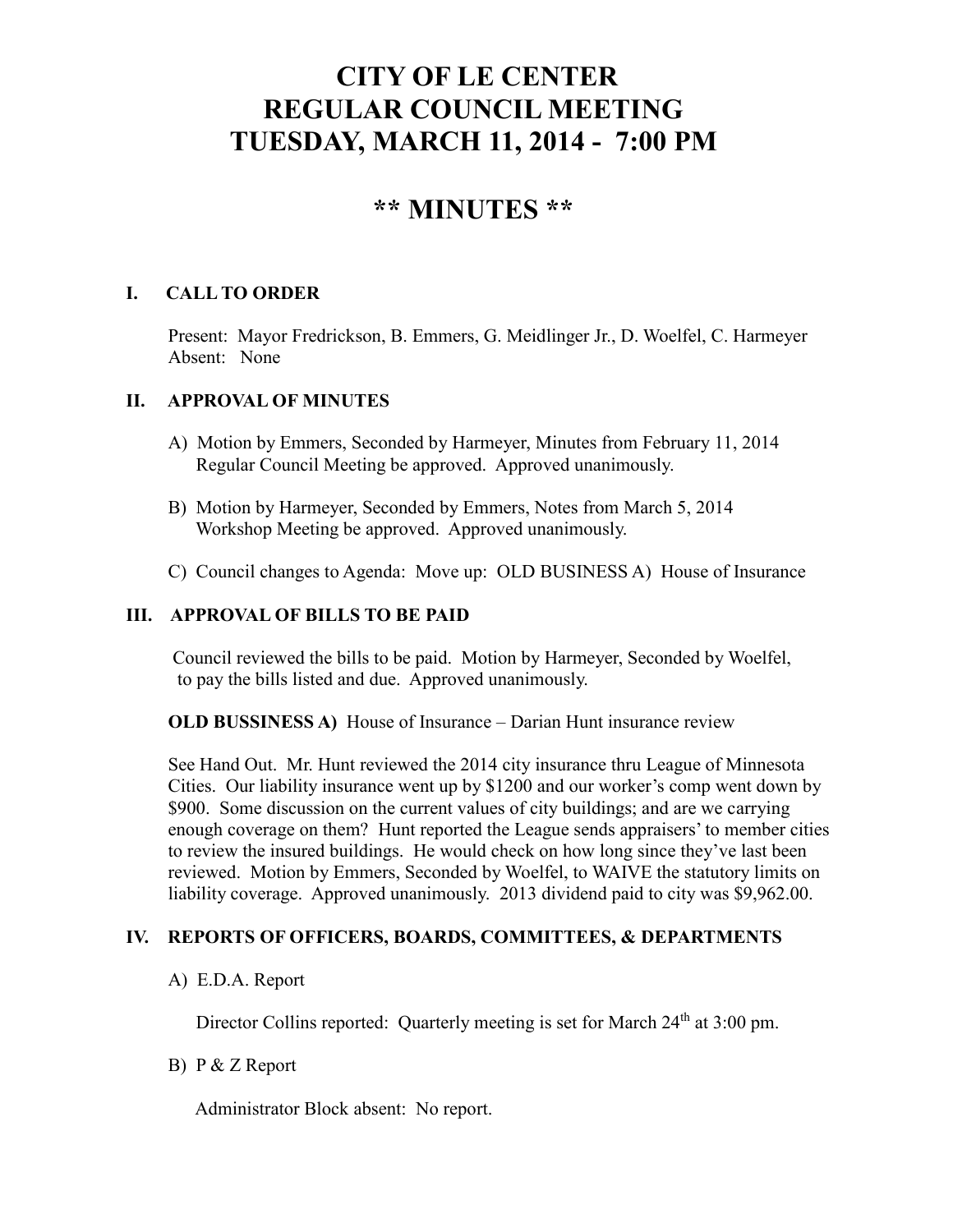C) Municipal Liquor Store

Manager Mike Nelson gave the February report: Sales were \$59,747: up \$573 from January, and down \$2,900 from Feb.'13. Nelson also reported: Inventory is approx. \$135,000/ Customer Appreciation Day went very well; nice local crowd, gave TV away to lucky winner/ early 2013 audit report indicates an increase of approx.. \$20,000 in net profit. Nelson feels if Sunday liquor sales pass, it could be a good thing for muni.

#### D) Police Department

Police Chief Pfarr reported on the police activities for month of February: 145 calls  $\omega$ 1,947 miles patrolled/ Total calls up 35%, miles down 6%. Pfarr reported: winter parking complaints and tickets are the main reason for the increased calls.

E) Water, Sewer, Streets, Parks

Public Works Supt. Curt Roemhildt reported:

 Streets- Lots of snow plowing, biggest snowfall in 20 years. Getting streets ready for St. Pat's Day parade and celebration.

 Water- two more water main breaks (4 total). On February 14, city staff and volunteers passed out letters asking residents to leave their water running. If it freezes up now; people were not letting their water run. Council agrees: City will not be responsible for service lines freezing up at this point due to resident not running their water as asked to do.

Parks- boot-hockey tournament at skating rink went well. Skating rink is closed.

 Wastewater: staff applied for and received grant to purchase grates to cover a dangerous area at plant. Recent Minn. OSHA inspector gave rave reviews for having the grates installed.

 Refuse- solid waste disposal cost going up from \$80.56 to \$84.04 per ton/ our solid waste is incinerated into fuel energy at the Mankato drop-off plant.

 Mayor read report from State of Minnesota MPCA on the great job our staff was doing at the wastewater treatment plant.

F) Bolton & Menk Engineering (Joel Hawbaker, Engineer)

 Engineer Hawbaker reported the 2010 Minnesota Street project has been finalized and he will have final \$ numbers at the next council meeting.

G) Fair Assoc.- Nancy Stauff gave a 2014 Fair preview: Friday Demo Derby with a monster truck demonstration/ Saturday all day horse show and local truck pull show/ Sunday ranch rodeo at the arena. No Trapper's Assoc. State Conference for 2014; will re-apply for 2015 conference. New Officers: Chad Washa, Pres. & Marty Baker, Vice Pres.

#### **V. PUBLIC FORUM**

There were no comments, questions, or statements from the general public.